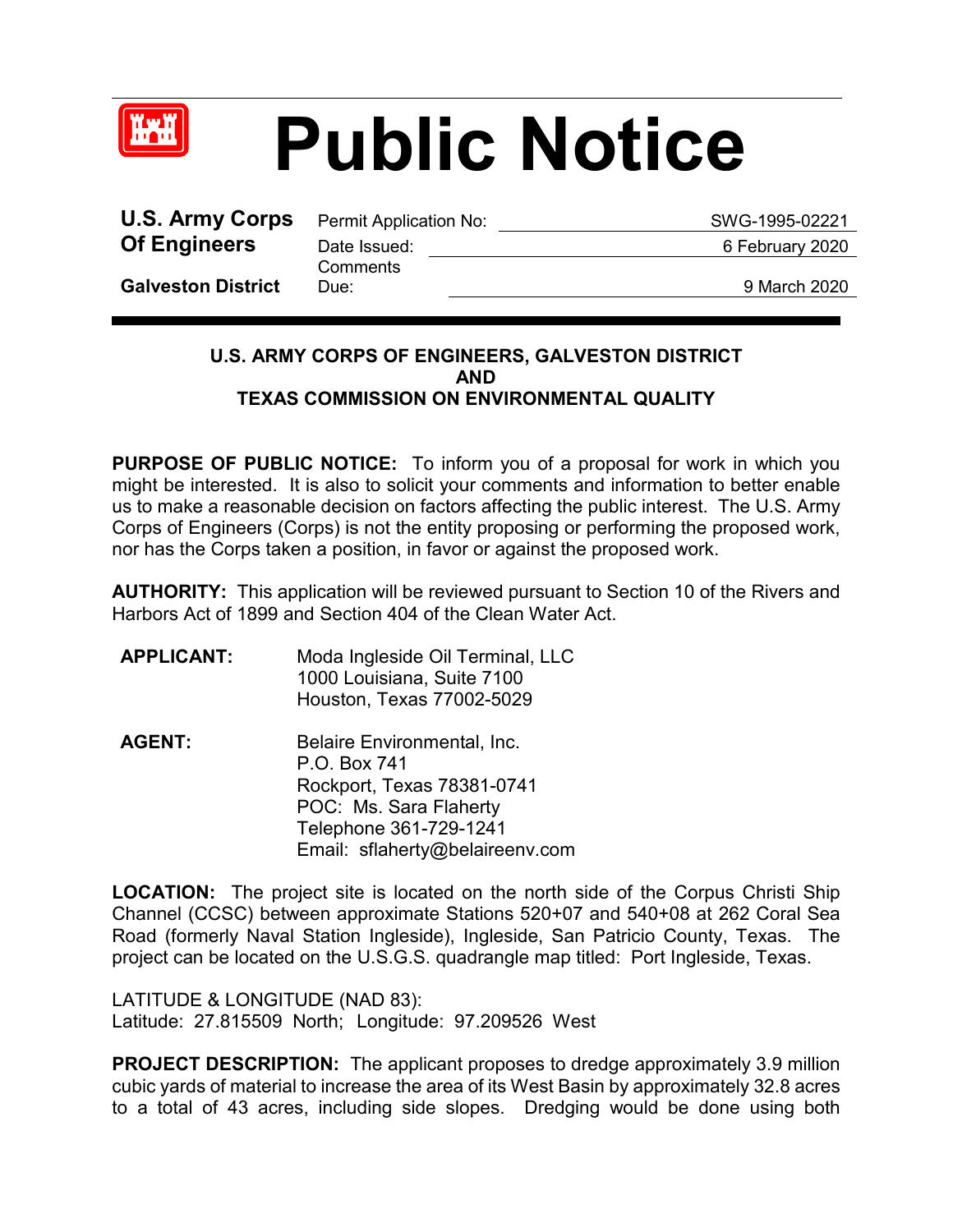mechanical and hydraulic methods with placement of all dredged material on Berry Island. Potential dredged material placement areas (DMPAs) for future dredging, including maintenance, would include all Federally authorized and constructed, upland confined, dredged material placement areas, Good Hope, Dagger Island, and Beneficial Use Sites as available. Moda additionally proposes to implement improvements at its existing East Basin 2A barge dock by constructing a pile-supported 35-foot by 70-foot barge platform, which would require moving the existing fender line approximately 38 feet waterward of its current location. Four breasting dolphins and four protection dolphins would be also be installed. Improvements to the new West Basin include construction of barge dock Berths 7A, 7B, 7C, 8, and 9. This would require the placement of approximately 59.26 cubic yards of material to extend the existing bulkhead approximately 491 linear feet along the shoreline, and the installation of a new pile-supported barge dock to allow berthing on each side. Berths 7A, B, and C would require the installation of 38 barge dolphins. Existing bay bottom in the vicinity of Berth 7 would be dredged to a depth of -13 feet mean low tide (-15 feet MLLW) with a 2-foot allowable over-dredge. The remainder of the West Basin expansion would be dredged to a depth of -54 feet MLLW and an additional 2-foot allowable over-dredge and 2-foot advanced maintenance. To stabilize the dredge side slope, the project would install approximately 1,350 linear feet of 44-foot-wide articulated block mattress. Berths 8 and 9 would consist of a sheetpile causeway, pile-supported approach, an 80- by 120-foot pile-supported loading platform, twelve breasting dolphins, and nine mooring dolphins. Approximately 8.86 acres of seagrass and 0.95 acre of emergent wetlands would be impacted by this project.

The purpose and need of the project is to provide the maritime infrastructure necessary to accommodate the increasing business and larger ships using the Moda Ingleside Oil Terminal.

**AVOIDANCE AND MINIMIZATION:** The applicant has stated that they have avoided and minimized the environmental impacts by project alterations, design changes, the addition of stabilization features to protect nearby resources (e.g., adding the installation of the articulated block mattress on the dredged-area side slope), and the implementation of best management practices into the project construction requirements.

**MITIGATION:** The applicant proposes to mitigate for the proposed impacts by a combination of preservation and establishment of a new aquatic site. A 50-acre area of forested land that includes a mosaic of pothole wetlands will be preserved. In addition, the applicant will create not less than 9.3 acres of submerged aquatic vegetation at a location within submerged Port of Corpus Christi Authority property yet to be determined.

**CURRENT SITE CONDITIONS**: The project site is a commercial marine terminal that has been in service for several years. The facility has a previously dredged area (East Slip and West Slip) that was originally authorized under Permit 17847 on December 15, 1987. There are no seagrasses present in the vicinity of the East Slip; however, the West Slip area does have a seagrass area and emergent wetlands present nearby that would be impacted by the proposed dredging and bulkhead extension. The area in which impacts resulting from the currently proposed project will be felt are confined to Ingleside Point next to the CCSC and adjacent shoreline. The impacts that are expected in that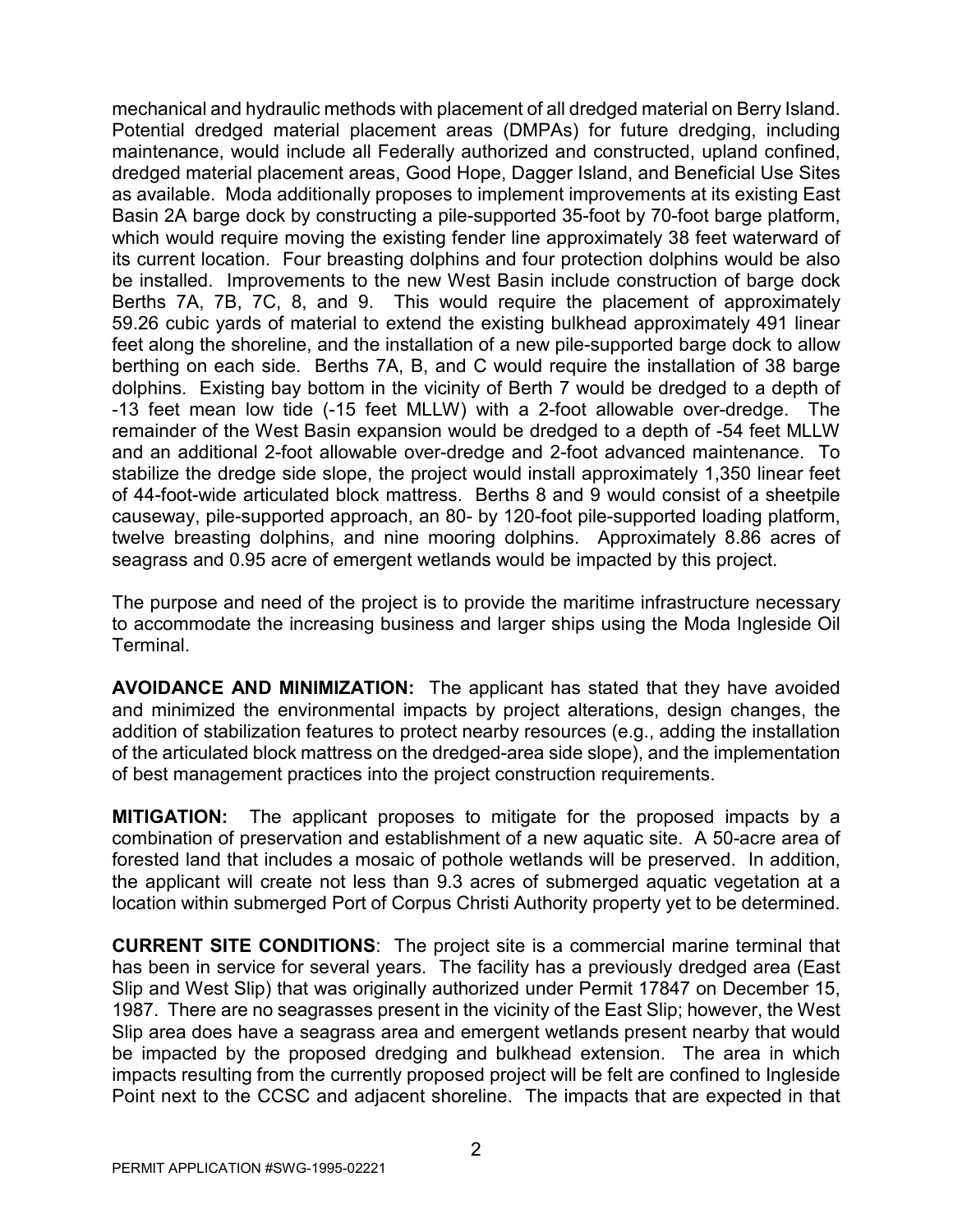area from the proposed project are the temporary impacts to benthic populations and temporary turbidity associated with the proposed dredging operations.

**NOTES:** This public notice is being issued based on information furnished by the applicant. This project information has not been verified by the Corps. The applicant's plans are enclosed in 23 sheets.

A preliminary review of this application indicates that an Environmental Impact Statement (EIS) is not required. Since permit assessment is a continuing process, this preliminary determination of EIS requirement will be changed if data or information brought forth in the coordination process is of a significant nature.

Our evaluation will also follow the guidelines published by the U.S. Environmental Protection Agency pursuant to Section 404 (b)(1) of the Clean Water Act (CWA).

## **OTHER AGENCY AUTHORIZATIONS:**

Consistency with the State of Texas Coastal Management Plan is required. The applicant has stated that the proposed activity complies with Texas' approved Coastal Management Program goals and policies and will be conducted in a manner consistent with said program.

This project would result in a direct impact of greater than three acres of waters of the state or 1500 linear feet of streams (or a combination of the two is above the threshold), and as such would not fulfill Tier I criteria for the project. Therefore, Texas Commission on Environmental Quality (TCEQ) certification is required. Concurrent with Corps processing of this application, the TCEQ is reviewing this application under Section 401 of the CWA and in accordance with Title 30, Texas Administrative Code Section 279.1- 13 to determine if the work would comply with State water quality standards. By virtue of an agreement between the Corps and the TCEQ, this public notice is also issued for the purpose of advising all known interested persons that there is pending before the TCEQ a decision on water quality certification under such act. Any comments concerning this application may be submitted to the Texas Commission on Environmental Quality, 401 Coordinator, MSC-150, P.O. Box 13087, Austin, Texas 78711-3087. The public comment period extends 30 days from the date of publication of this notice. A copy of the public notice with a description of work is made available for review in the TCEQ's Austin office. The complete application may be reviewed in the Corps office listed in this public notice. The TCEQ may conduct a public meeting to consider all comments concerning water quality if requested in writing. A request for a public meeting must contain the following information: the name, mailing address, application number, or other recognizable reference to the application; a brief description of the interest of the requester, or of persons represented by the requester; and a brief description of how the application, if granted, would adversely affect such interest.

**NATIONAL REGISTER OF HISTORIC PLACES:** The staff archaeologist has reviewed the latest published version of the National Register of Historic Places, lists of properties determined eligible, and other sources of information. The following is current knowledge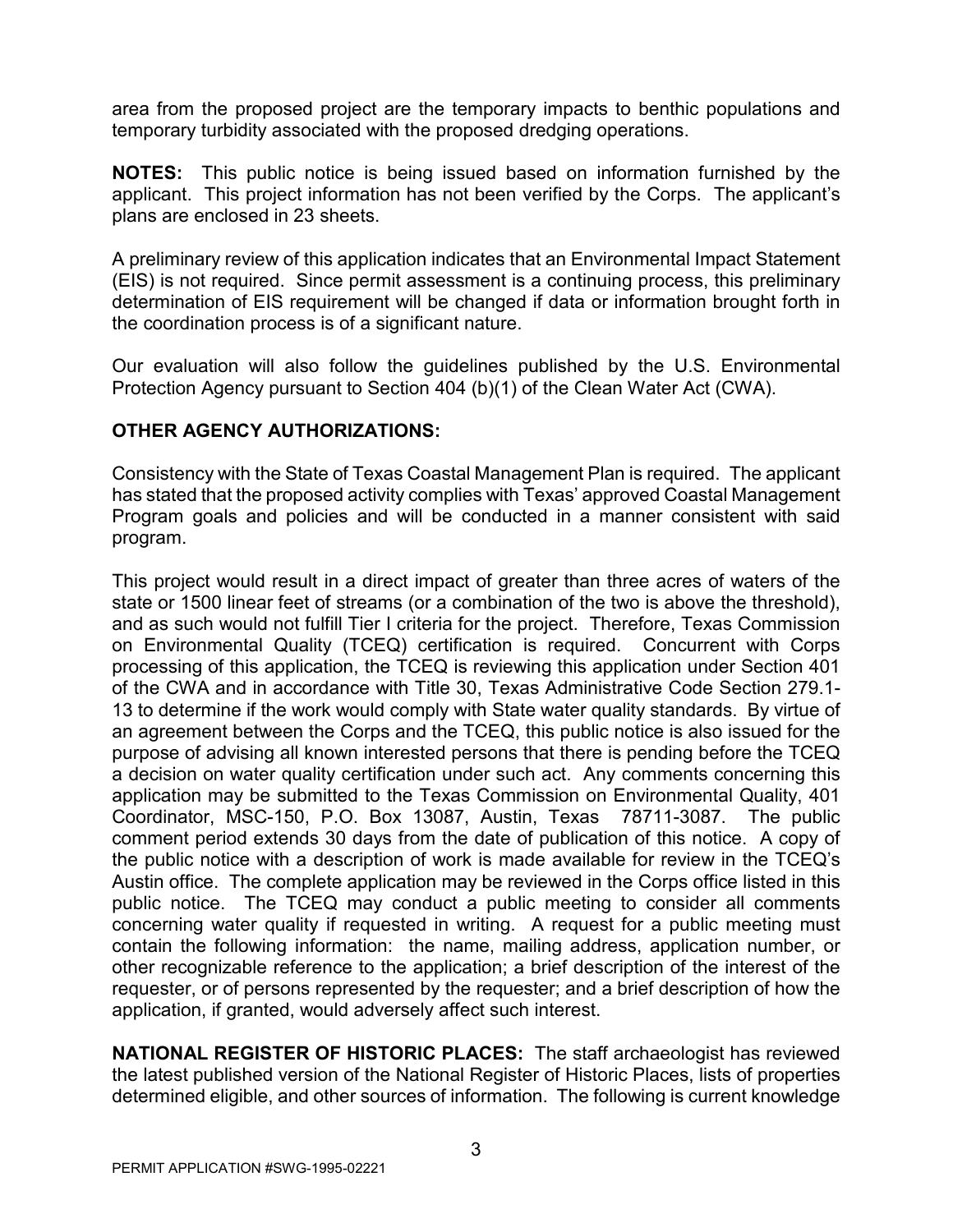of the presence or absence of historic properties and the effects of the undertaking upon these properties: The permit area has been so extensively impacted by previous dredging and industrial development that there is no potential for historic properties to exist within the permit area. Therefore, the proposed project has no potential to affect historic properties.

**THREATENED AND ENDANGERED SPECIES:** Preliminary indications are that no known threatened and/or endangered species or their critical habitat will be affected by the proposed work.

**ESSENTIAL FISH HABITAT:** This notice initiates the Essential Fish Habitat consultation requirements of the Magnuson-Stevens Fishery Conservation and Management Act. Our initial determination is that the proposed action would not have a substantial adverse impact on Essential Fish Habitat or federally managed fisheries in the Gulf of Mexico. Our final determination relative to project impacts and the need for mitigation measures is subject to review by and coordination with the National Marine Fisheries Service.

**PUBLIC INTEREST REVIEW FACTORS:** This application will be reviewed in accordance with 33 CFR 320-332, the Regulatory Programs of the Corps of Engineers, and other pertinent laws, regulations and executive orders. The decision whether to issue a permit will be based on an evaluation of the probable impacts, including cumulative impacts, of the proposed activity on the public interest. That decision will reflect the national concern for both protection and utilization of important resources. The benefits, which reasonably may be expected to accrue from the proposal, must be balanced against its reasonably foreseeable detriments. All factors, which may be relevant to the proposal, will be considered: among those are conservation, economics, aesthetics, general environmental concerns, wetlands, historic properties, fish and wildlife values, flood hazards, floodplain values, land use, navigation, shore erosion and accretion, recreation, water supply and conservation, water quality, energy needs, safety, food and fiber production, mineral needs and, in general, the needs and welfare of the people.

**SOLICITATION OF COMMENTS:** The Corps of Engineers is soliciting comments from the public, Federal, State, and local agencies and officials, Indian tribes, and other interested parties in order to consider and evaluate the impacts of this proposed activity. Any comments received will be considered by the Corps of Engineers to determine whether to issue, modify, condition or deny a permit for this proposal. To make this decision, comments are used to assess impacts on endangered species, historic properties, water quality, general environmental effects, and the other public interest factors listed above. Comments are used in the preparation of an Environmental Impact Assessment and/or an Environmental Impact Statement pursuant to the National Environmental Policy Act. Comments are also used to determine the need for a public hearing and to determine the overall public interest of the proposed activity.

This public notice is being distributed to all known interested persons in order to assist in developing facts upon which a decision by the Corps of Engineers may be based. For accuracy and completeness of the record, all data in support of or in opposition to the